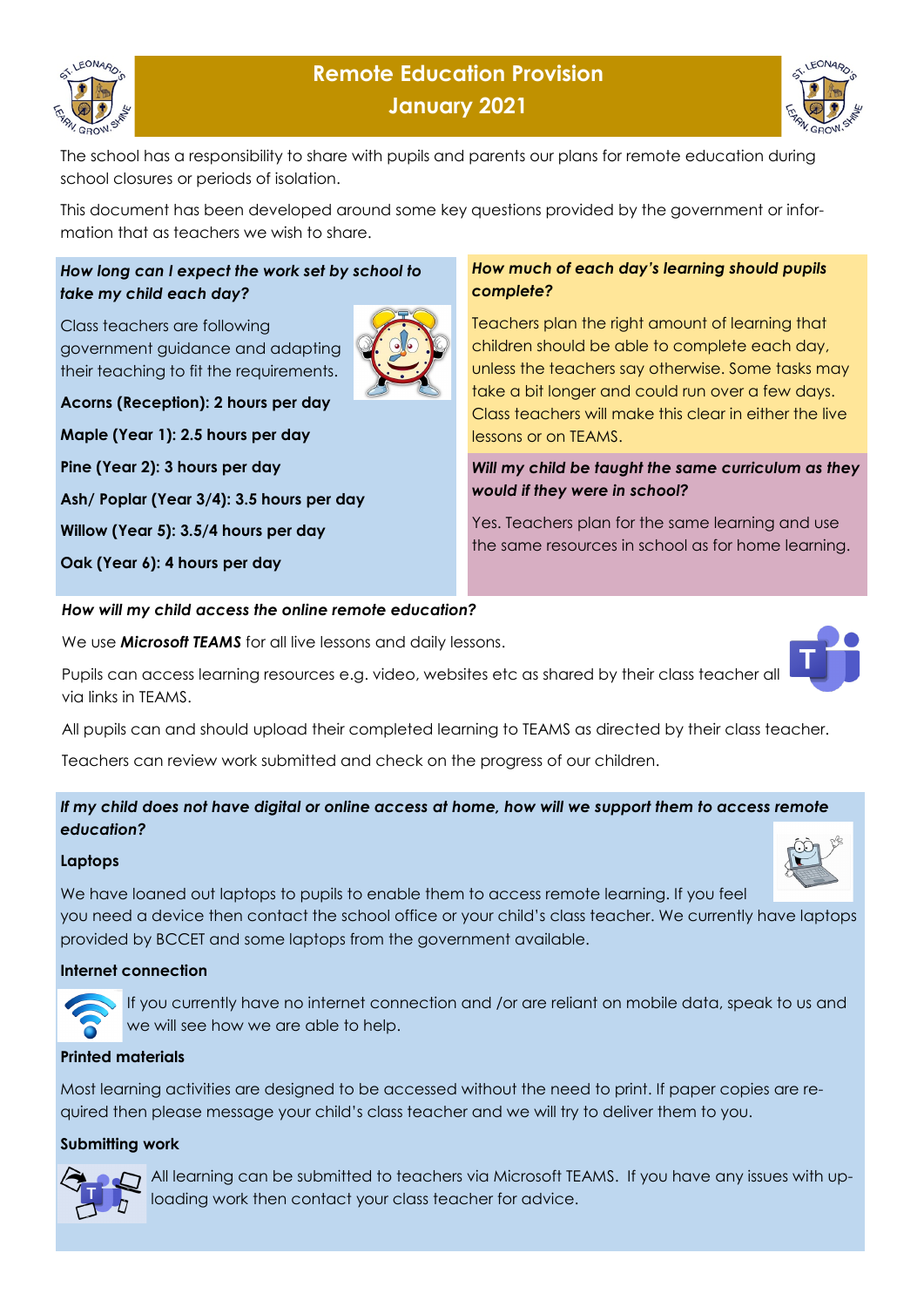#### *How will my child be taught remotely?*



# *What are the expectations for your child's engagement and the support that you as parents and carers should provide at home?*

For children to engage in between two and four hours of home learning each day, as stipulated by the government.

Children to make every effort to access home learning every school day and complete tasks in the order given by their teacher.

Children to work independently, takss require a minimum of support from parents and carers. Our youngest children might require help with technology but older children should be able to access this themselves.

Watch the videos that accompany the tasks. The best learning takes place from the live/recorded teaching sessions not just filling in a worksheet.

Class teachers know your child well, they taught them for the whole o the Autumn term. They are using their knowledge of how they worked then to set learning tasks that they are able to access now. Children should give them their best effort.

#### *How can parents support home learning?*

Keep set routines. E.g. still have set bedtimes and time when you expect your child to be dressed and ready for learning

Complete tasks in the order set by the class teacher. Phonics, reading, English, Maths and RE are high priority followed by other subjects e.g. science , history

Keep in touch with school staff. Let us know if you have any issues or concerns and we will do our best to support you

Give structure to the day e.g. breakfast, task 1 break, live lesson, lunchtime etc.

Upload work to TEAMS. This helps the teacher decide what the next lesson will be or who needs some additional support.

Make sure you child READS! This is vital for your child to continue to learn, grow and shine.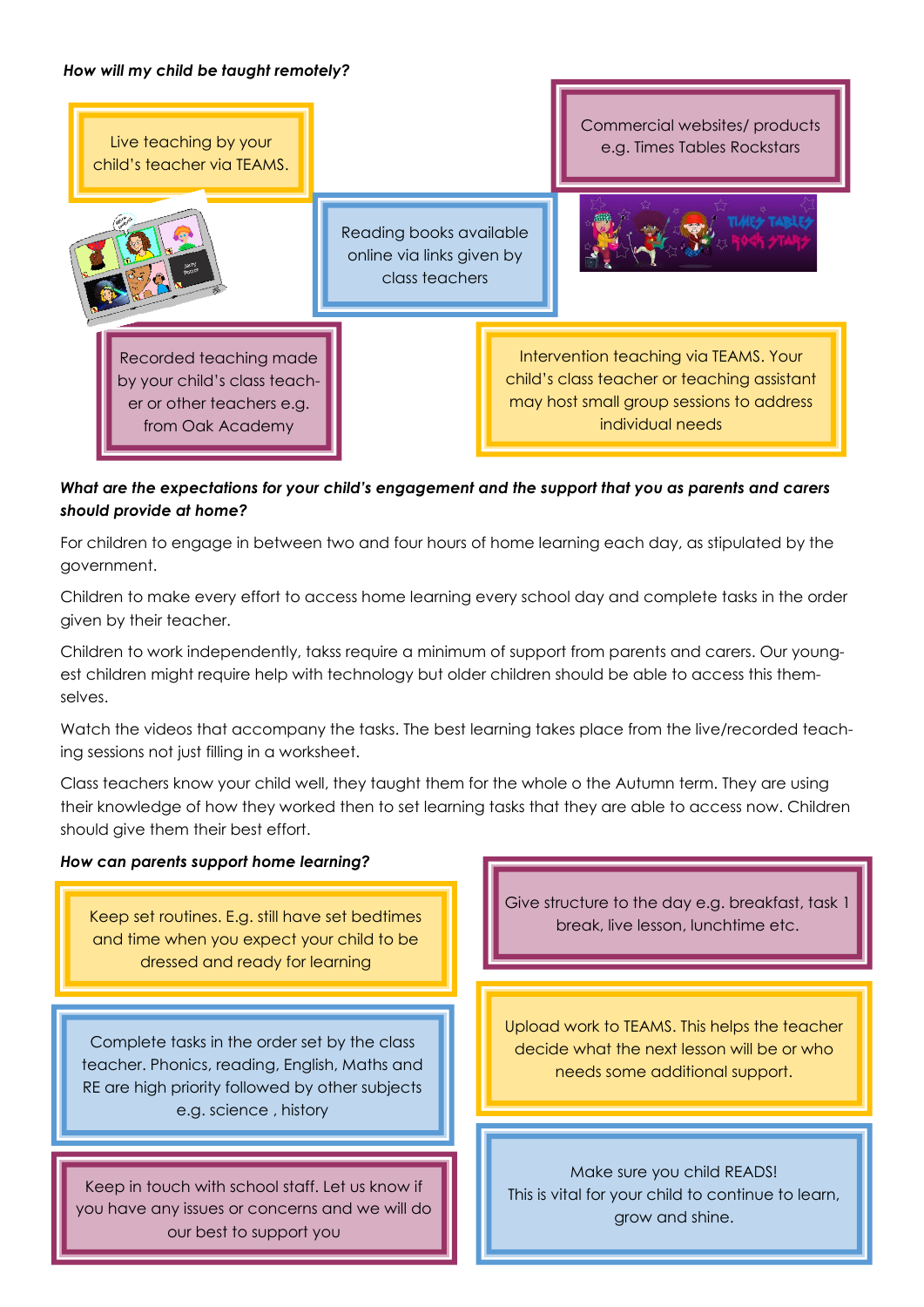

# *How will you check whether my child is engaging with their work and how will I be informed if there are any concerns?*

Because of the way that Class Dojo is working class teachers are constantly in touch with pupils and parents. Staff are supporting your child's engagement in learning through the Live lessons through TEAMS. Teachers are also making phone calls to check and see if anyone needs further support. Staff continually monitor who is completing the learning, who is only completing

some tasks set and will pass information onto the headteacher of any pupils who are not engaging at all. Any concerns shared with the headteacher will be followed up through either an email, phone call, letter or visit from our attendance officer to see what support you may need.

Attendance at school is compulsory. Engagement with remote learning is essential. During the last lockdown many of our pupils continued to learn and make progress. When they returned to school they were in a good place to continue with their learning and to catch up rapidly on any lost learning. Help us to

#### **How will you assess my child's work and progress?**

Live lessons Teachers are using TEAMS live lessons to check on children's progress e.g. quizzes, reviewing answers e.g in maths, small group sessions, engagement in answering questions





**Assessments** 

# Returned work

Teachers look at and mark all work submitted. They can offer feedback in how children can improve their work. Teachers can plan next steps of learning.

# Reading

Teachers assess children's progress in phonics through daily live sessions, spelling activities and quizzes. Children on Accelerated Reader are able to quiz from home and this informations lets teachers know how they are progressing in their comprehension skills.

# How can parents help

- Encourage your child to complete the task themselves. Don't worry if there are errors—that is part of the learning process.
- Complete tasks in order of importance—Core subjects first, Maths, English (including reading and phonics), RE, then all other subjects.
- Upload work to Teams as soon as you are able.